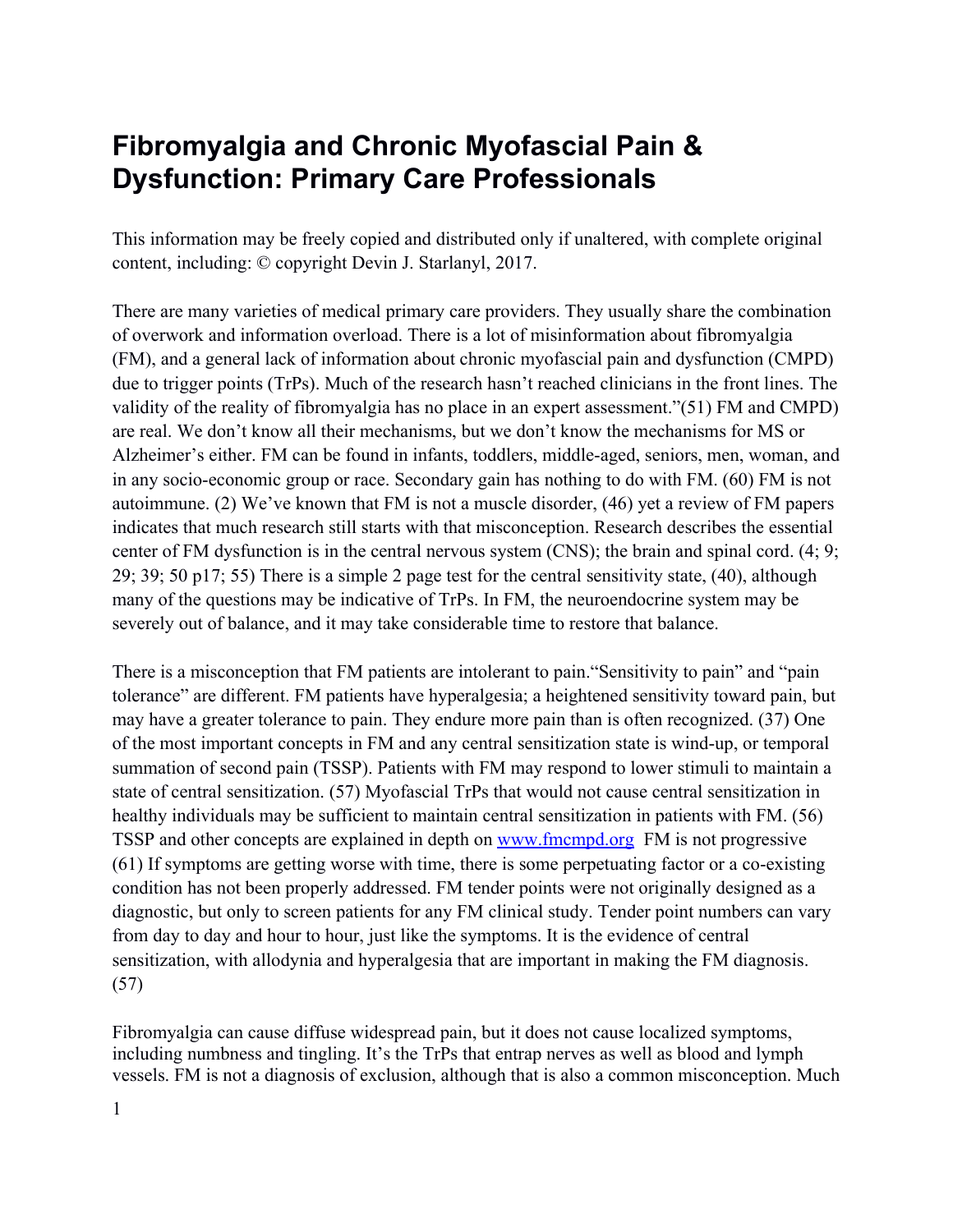research on FM has been done without regard to co-existing TrPs and their other common perpetuating factors. FM is a pain amplifier, TrPs, arthritis, and other pain sources are pain generators. There is no such thing as a "fibromyalgia trigger point". Tender points of FM and TrPs of CMPD are different, and in significant ways, even though they may exist in the same patient. (17; 38; 50 p 18) Failure on the part of care providers to recognize myofascial TrPs often leads to costly and unnecessary tests and procedures. This failure to diagnose can result in harm to the patients. (37) Researchers are beginning to document that FM patients often have multiple co-existing conditions. (5; 45) What many may not yet understand is that many of these conditions are interactive, and can be utilized as avenues to treat the central sensitization of FM.

So far, many genes have been implicated in the genetic tendency to develop FM. (1; 24; 36) It then takes insult to the CNS, whether it be repetitive motions, static postures, trauma, infection, exposure to toxins, or other initiating factor to start the TSSP process. One factor that can do this is lack of restorative sleep. (23) Sleep dysfunction can cause increase in FM pain and associated depression. (6) Research indicates that FM fatigue is associated with lack of restorative sleep, (33) and the first step in treatment of any patient with both fatigue and pain that is chronic is a good, in-lab sleep study.(41; 52) It is an error to check for sleep apnea alone. One must check for associated sleep dysfunctions including abnormal sleep architecture. Ensure that sleep is not fragmented, and that the patient gets adequate quality sleep stages in their proper intervals.

The cognitive deficits of FM can be more disabling than the pain, though they interact. The brain can be so preoccupied with processing pain signals that it cannot function. (20) Changes in oscillatory activity and impaired connectivity have been implicated in FM attentional deficits. (21) There is greater lag time to access words stored in long-term memory, (26) and research shows auditory and pressure sensitivity suggesting global amplification of sensory input. (14) A specific scale has been developed to measure what patients call "fibrofog".(27) "Chronic myofascial pain, caused by myofascial trigger points, is associated with localized brain atrophy in areas involved in pain processing and modulation, among others". (34) There are also specific TrPs that can cause loss of attention and focus (rectus capitis anterior, lateral), disorientation or confusion (sternal SCM). Cognitive deficits are often due to more than FM. We can treat the contributors of cognitive dysfunction that we know are treatable, and then more easily deal with what remains.

The central sensitization of FM may be caused by many initiating factors including infections, trauma, severe pain or chronic pain, sustained grief, or other conditions that may contribute to the initiation of TrPs. Several researchers have found that controlling TrPs minimize FM central sensitization. (7; 10; 13; 30; 54; 62) One paper recommends "assessment and treatment of concurrent TrPs in FMS should be systematically performed before any specific fibromyalgia therapy is undertaken" and addresses the role TrPs play in other pain conditions such as headaches and visceral diseases. (19) We have long known that TrPs can cause pain as severe or more severe than other causes, (59) and even a few TrPs can cause "agonizing incapacitating pain" (50 pg 13) Reflect on the pain level of a patient with hundreds of TrPs, amplified by FM. You can see how one cannot adequately treat patients with one of these conditions without 2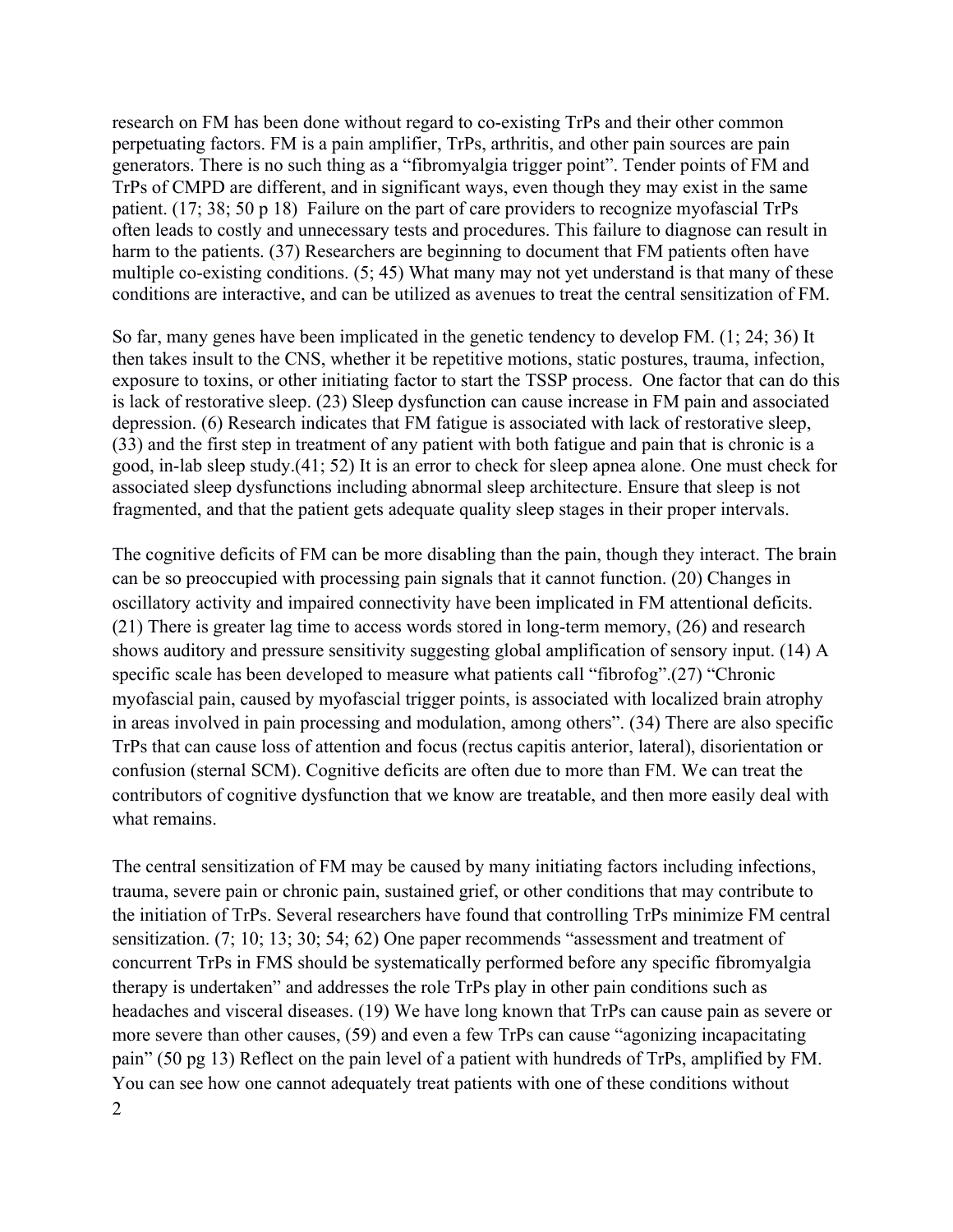recognizing and understanding the other. It is the combination of pain generators such as TrPs and pain amplification of FM that causes the extreme disabling pain.

This is the TrP cycle as we presently understand it: Mechanical stress (overload) initiates excessive acetylcholine release, which causes excessive resting calcium ion release from the sarcoplasmic reticulum. This causes multiple contraction knots. Contraction knots are directly responsible for the palpable TrP nodule. The taut band is primarily responsible for the increased muscle tension and for the shortened rest position of the muscle. In one myofascial TrP there may be multiple contraction knots. The endplate dysfunction characteristic of TrPs involves both nerve terminal and postjunctional muscle fiber. This relationship identifies TrPs as a "neuromuscular disease". (47) Reflex inhibition causes the local energy crisis to develop from increased energy demand and decreased energy supply. This results in pain, motor and autonomic effects. Sensitization of local autonomic fibers causes increased acetylcholine release, which causes the release of calcium ions, which continues the cycle. The pH drop at the TrP site alone is sufficient to cause a change in the nociceptive milieu, and the addition of proinflammatory mediators such as substance P, bradykinin and cytokines may aggravate this change. (18) "Myofascial pain… often exists as part of a clinical complex that includes these other soft tissue conditions, i.e., it is not a diagnosis of exclusion." (3, 16) Once you become familiar with the concepts of myofascial medicine, you will be amazed at their ubiquity in your practice.

Sarcomeres are the smallest functional contractile unit of skeletal muscle. The TrP sarcomere has been verified by muscle biopsy. (49) TrPs have been imaged at the National Institutes of Health USA, (44) and TrP taut bands have been imaged at the Mayo Clinic USA. (8) There is no excuse to doubt their existence. Over 30 specific chemicals released into interstitial fluid during a TrP local twitch response have been sampled and identified, and cause a significant acidification of the surrounding tissue.(43) TrP may be active or latent. Latent TrPs don't cause spontaneous pain, but restrict movement, can cause muscle weakness, autonomic and proprioceptor concomitants and other symptoms. Active TrPs also cause spontaneous pain. Be gentle when palpating for TrPs. Pressing TrPs can activate them and cause pain for days or even weeks. Extra medication including muscle relaxers and pain meds may be required before and after an exam, and your patient may need extra supportive therapies such as spray and stretch, TrP myotherapies (not the same as myofascial release), and craniosacral release. Patients with CMPD may have fibrotic muscles, or muscles swollen with interstitial infiltrates; you may be unable to palpate the TrPs or tender points, or even to feel the ropy bands. In those cases, go by the associated specific TrP symptoms, pain referral patterns, and pain at the end of range of motion. Often, it is easier to palpate ropy bands in limbs if the limb is extended three-quarters of the way, and the same is true of other extensible areas such as the jaw. Once galvanic muscle stimulation, spray and stretch, TrP injection, dry needling, or other physical therapy modalities have been used and all the perpetuating factors have been brought under control, you will be able to palpate the TrPs.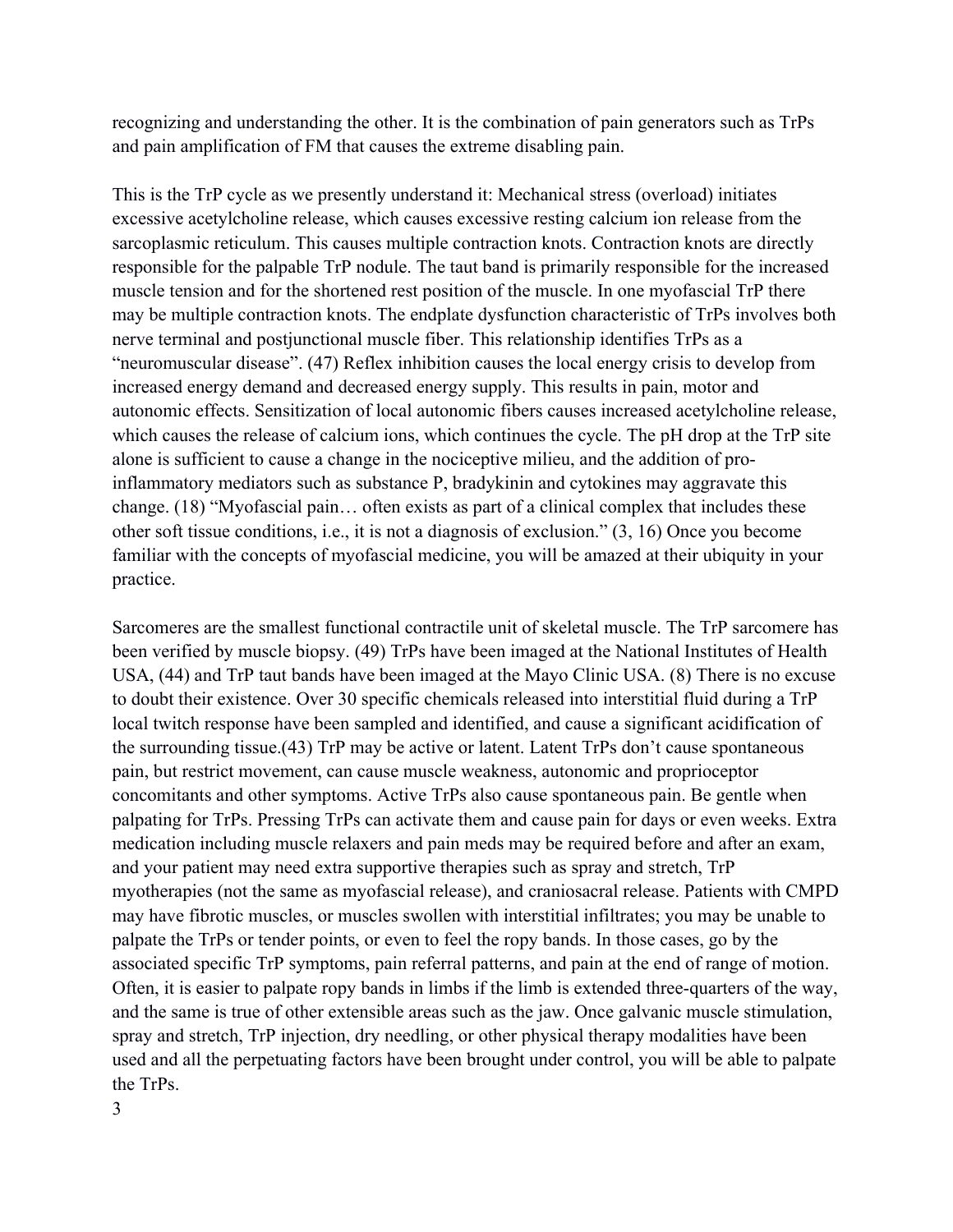Help for history taking, exam and treatment of patients with FM and CMPD is available, (53) and your patient education tasks will be easier once that book is in their hands. There are indepth diagrams and directions for TrP injection in the definitive myofascial medical texts (50, 58), and it is appropriate to open these books and refer to them while palpating, positioning, injecting, or otherwise treating your patients. The diagrams in those books are often misunderstood, as the "X" marks were intended by the authors as **guidelines** only. TrPs can occur in any part of the muscle and its attachments. TrPs can also occur in other tissues. There are many therapies for TrPs. On the website [www.fmcmpd.org/](http://www.fmcmpd.org/) you will find a CMP chapter explaining Stage I CMP (without central sensitization) and Stage II (with central sensitization). I use the term **CMPD** to recognize the dysfunctions caused by TrPs, as they can be disabling as the pain and are often overlooked. CMPD is too often called myofascial pain syndrome (MPS), but so is temporomandibular disorder and other jaw pain, leading to massive diagnostic and research confusion. (48) Consider papers indicating a jaw splint to be one of the most effective treatments for MPS. How much can that mouth splint help your chronic pelvic pain patients? See the problem?

TrP injection or needling is effective if the proper procedure is utilized, although identifying and correcting perpetuating factors is also necessary. (16) A thorough knowledge and understanding of TrP injection technique, including palpation, positioning, and proper injection procedure is vital. Training is available [\(www.myopainseminars.com\)](http://www.myopainseminars.com/) Research indicates that steroids add nothing to the injection, (32) and that the least myotoxic www.myopainseminars.comagent such as procaine or lidocaine (without epinephrine) should be used. (63) It is the needle that breaks up the TrP, and not the injectate. (42)

Be careful when recommending exercises and physical therapies, Muscle weakness may be due to dysfunctional reciprocal inhibition. A specific muscle with TrPs may work well during one action but can be inhibited during another. (50 p 27) The inhibiting muscle must be identified and its TrPs released, and the affected muscles must be lengthened and returned to their normal suppleness. After treating the inhibiting muscle TrPs, the muscle dysfunction will persist until the muscle is retrained. **You cannot strengthen a muscle with a trigger point**. A muscle with TrPs is already working as hard as it can work. It is physiologically contractured, and that is not the same as contraction. When a muscle is in sustained contracture, there is "increased metabolic demand and impaired metabolic supply." (50 p 71). The last thing needed by a contractured muscle is more work. Trying to strengthen a muscle with TrPs can cause the TrPs to worsen and develop satellite and secondary TrPs. Inappropriate exercise is a preventable perpetuating factors. Patients often have clusters or chains of TrPs, and clinicians need to be on the alert that when one TrP is present in a patient with chronic symptoms (not always pain) the TrPs can cause multiple dysfunctions including weakness, as well as other symptoms, before they cause pain. The sustained muscle shortening of TrPs can literally have a crushing effect on microcirculation.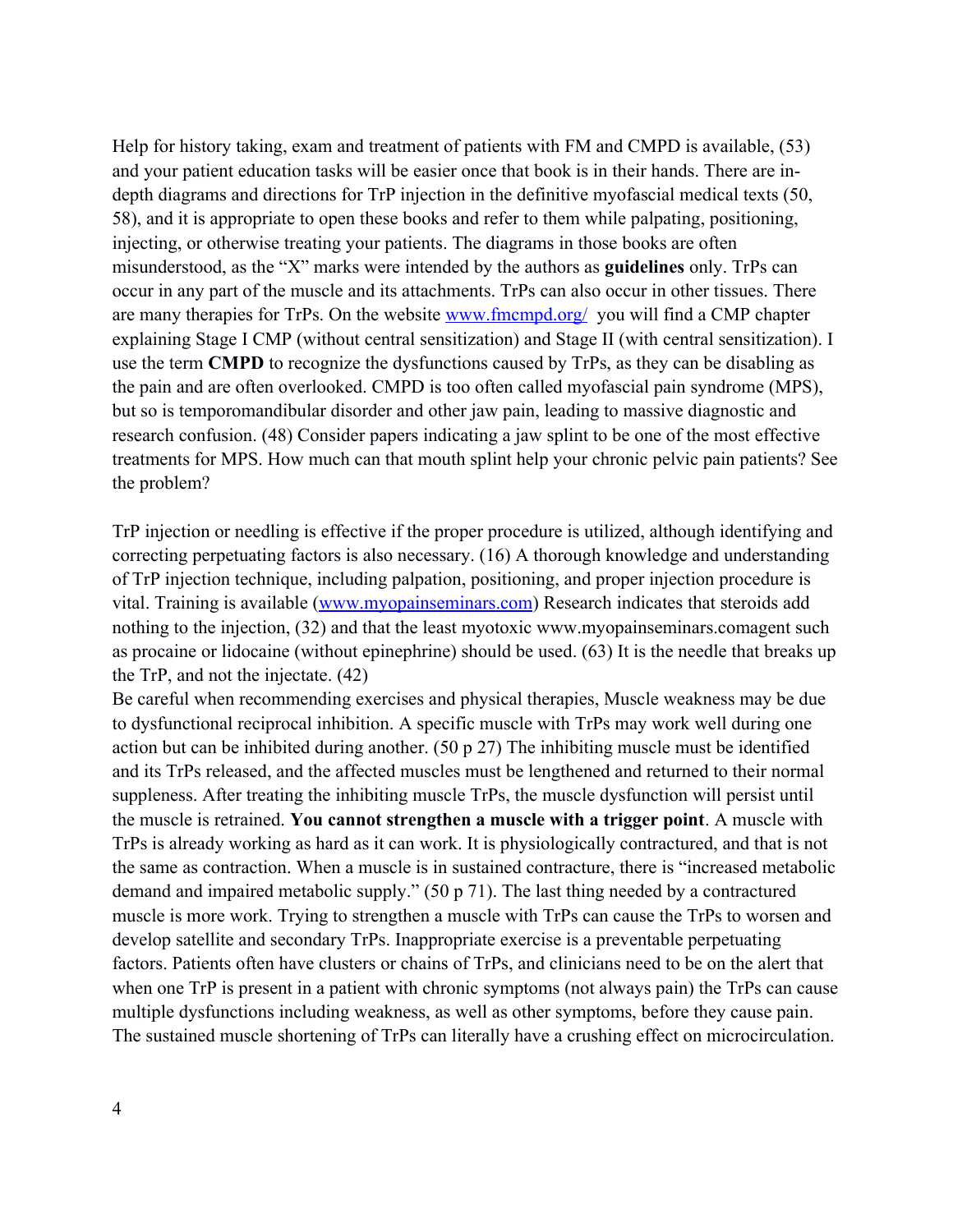You need the right dose, the right timing, and the right kind of exercise, and these change as your patient improves or has additional setbacks. You can't rely on a PT knowing that treating patients with FM and CMPD is not the same as treating a patient with a few TrPs from sports injuries. Too often they are taught to strengthen. TrPs interact, and FM amplifies the pain and dysfunction. It's not uncommon for patients to feel nausea or a dramatic increase in muscle aches, especially headaches, and/or exhaustion after any TrP therapy moves a large amount of toxins and wastes from their myofascia. Warn patients to rest after bodywork and other therapies. As TrPs are inactivated, the patient should begin carefully graded but nonrepetitious exercises in sets, to eventually increase strength and endurance. This process can't be rushed. Work with a good bodyworker; ideally, a trained TrP therapist who is knowledgeable about both FM and CMPD. Initially, the patient may be able to tolerate only one short session once a week. The body needs time to process released toxins and waste. Continuing to exercise in spite of pain simply aggravates the abnormal pain filters. Prescribing exercise should be considered as carefully as writing a prescription. It must be tailored to the needs of the individual patient. (35) Patients with the combination of FM and CMPD may have metabolic irregularities which cause them to become exhausted from the slightest exertions. This means that their exercise programs must begin very conservatively, and care must be taken to ensure that they recover between exercise sessions.

I have seen too many patients with active TrPs who were put into weight-training and workhardening programs. These programs often caused total disability. Patients with TrPs cannot take repetitions, and their muscles cannot be strengthened until the TrPs are gone (50). Patients with CMPD often exhibit Delayed Inset Muscle Soreness (DOMS). They cannot gage how much exercise will hurt them until the following day, or even the day after. During the stage in which healthy muscle is relaxed, a muscle with TrPs does not relaxed. (22) This contributes to muscle fatigue. The contracture of muscle with TrPs muscle can maintain displacement stress on nearby joints, and the abnormal sensory input from the joint can affect the muscle (TPM P 40) this leads to bidirectional interaction with arthritic conditions, including degenerative joint disease.

When the myofascial nature of pain is unrecognized, such as the pain caused by TrPs in the pectoral muscles that mimics cardiac pain, the symptoms are likely to be diagnosed as neurotic, psychogenic, or behavioral. This adds frustration and self-doubt to the patient's misery and blocks appropriate diagnosis and treatment (50 p14). FM and CMPD interact, but once the concepts of FM and CMPD are understood, your diagnostic skills will sharpen and you will more easily be able to separate the two conditions. Case reports indicate that a well-educated and function- oriented patient coupled with a care provider who is well-trained in the recognition of FM and TrPs can work as a team to significantly improve the patient's quality of life, improving function and decreasing pain level.(11)

The secret to managing FM is to identity the pain generators, including TrPs, and treat and control them, and identify and eliminate the perpetuating factors if possible, including co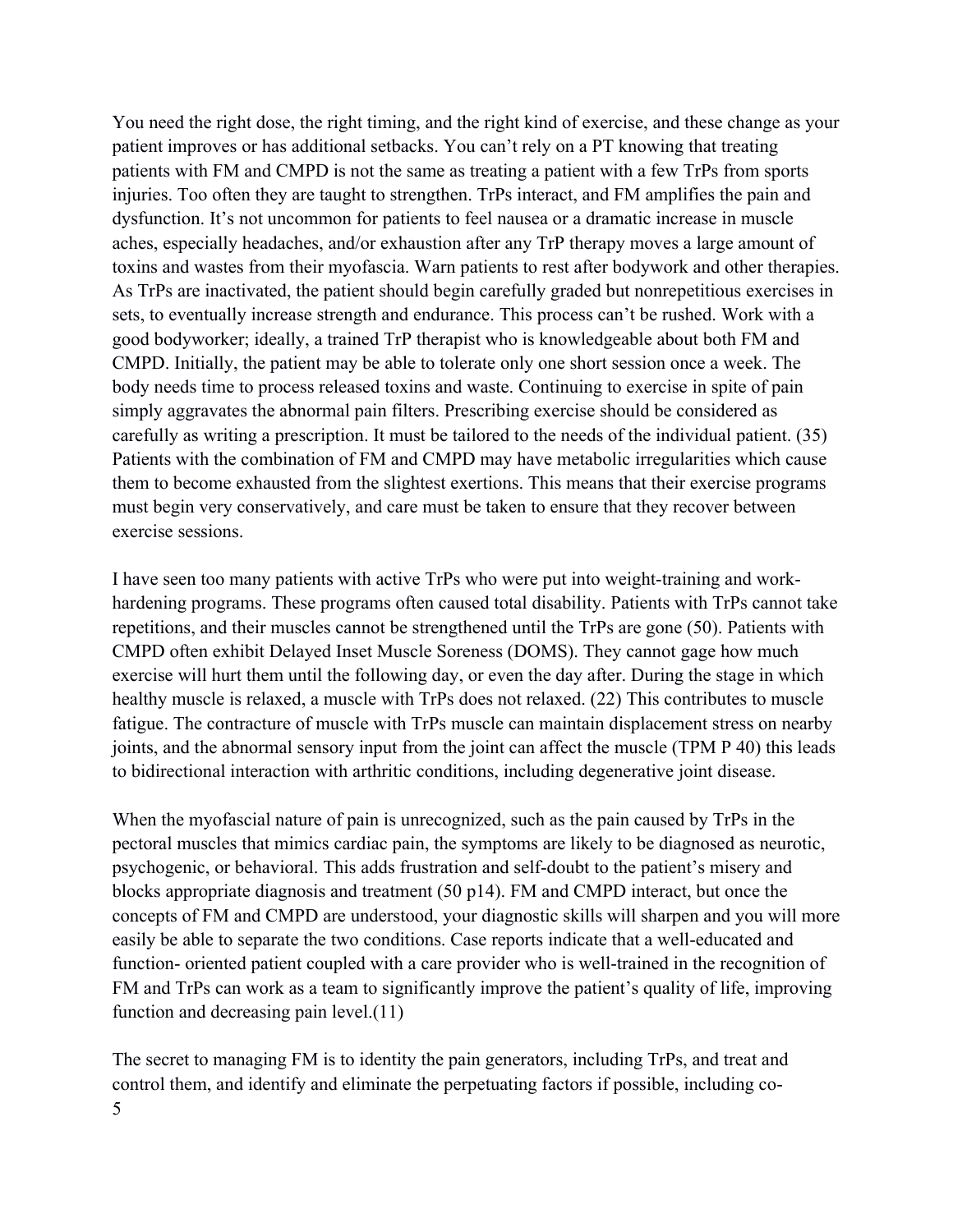existing conditions. If the perpetuating factors cannot be eliminated, they must be managed to minimize their impact on the patient's symptom burden. Anything that initiates, aggravates or perpetuates a TrP is called a perpetuating factor, and the concept of perpetuating factors works with any medical condition. There is a very detailed chapter concerning perpetuating factors in Vol. 1 of the Trigger Point Manual (50) Chronic pain cannot be managed with cookbook medicine. It takes **time.** Take the time to talk with your patient, and to listen. If you ask the right questions, you'll find out what you need to know. You will both be rewarded with the improvement your patient will show, and time will be saved in the long-run. It isn't a smooth road. There are plateaus, and there are setbacks. Sometimes flare or another stressor may cause the need to temporarily increase meds and bodywork and mindwork. That need should end as the stressor is relieved. It is typical for these illnesses to have symptom variation from hour to hour and day to day. This is part of the difficulty dealing with them, for both you and for your patient. It may also be difficult for your patient's family and companions and family to understand. Ensure that your patient understands how to build a good support structure.

Anything that can cause noxious stimuli to the already hypersensitized CNS can worsen FM, and that includes pain itself. FM flare is a period wherein symptoms increase in severity, the CNS is on a hair trigger, the patient is in sensory overload, and new symptoms can appear. FM flare may be due to activation of multiple latent TrPs, causing heightened CNS sensitivity. FM and CMP pain can be all-consuming. Even though the patient may look fine, many patients have been driven to suicide. (28; 12). Pain medication should be given with the goal of return to maximum function with the least possible pain. Believe that your patients hurt as much as they say they do. You can't see the pain. A VAS 1-10 scale is only good in comparing the present pain to what that patient has experienced before. There is danger in the fear-based action of trying to eliminate opioids from our pain control tool chest. (25) "Chronic pain patients who are on successful opioid treatment should not be unilaterally compelled to wean off opioids." These authors are authorities. Dr. Kronke is a professor at the University of Indiana, School of Medicine, and a research scientist. Dr. Cheville is chair of research at the Mayo Clinic Dept. of Physical Medicine and Rehabilitation. Don't remove successful pain treatment unless you have removed the pain.

Remember that myofascial TrPs are the great mimic. They can cause pain and other altered sensations, such as numbness and itch, but they can also cause dysfunction such as buckling knee and ankle, retraction of the testicle, erectile dysfunction, dyspareunia, intestinal cramping, menstrual pain, blurring of vision, dizziness, and loss of focus. Some cause symptoms that seem neurological. TrPs are not an either/or situation. You may have a viscero-somatic or somatovisceral interaction putting your patient in a negative spiral. The key is always to find the (initiating, aggravating, perpetuating) perpetuating factors. These may be metabolic, such as insulin resistance or thyroid resistance (they are on the same gene), lack of restorative sleep (which may itself have multiple perpetuating factors), structural, or behavioral, such as smoking, poor posture, or poor diet. Visits should be about empowering patients to make the wisest and 6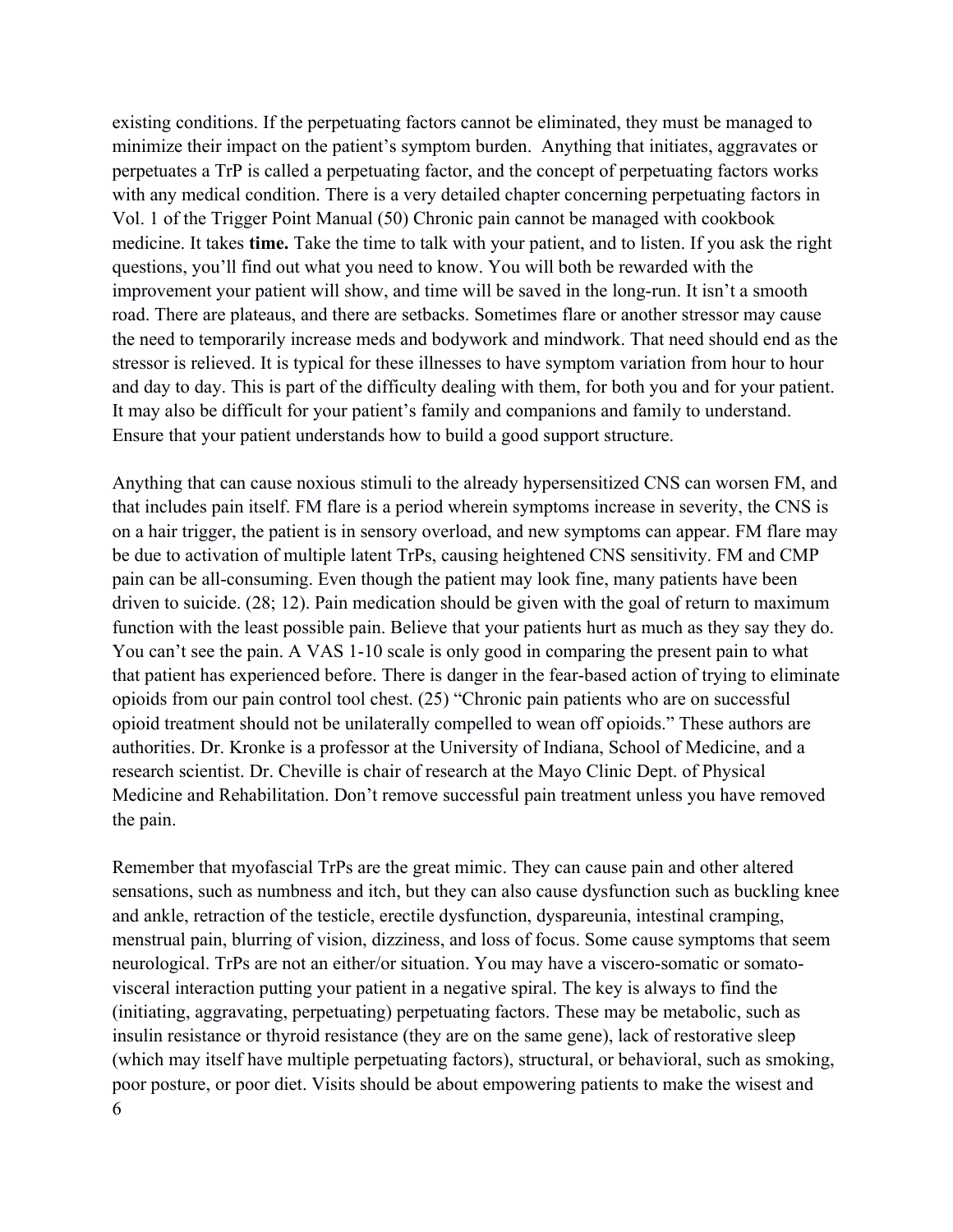most efficient choices so that they can regain as much function as possible, with the highest quality of life. They cannot do this alone. They need your help find co-existing conditions that are perpetuating factors, such as Ehlers-Danlos Syndrome, Leaky Gut, vitamin and mineral insufficiencies.

Depression is often a result of chronic pain. This is especially true when patients have had a long period of undiagnosed illness, or when their doctors and family have repeatedly denied the reality of their illnesses. Some patients do have emotional or mental problems, and these can worsen the physical symptoms of FM and CMP. Often, the constant effort of dealing with their so-called "untreatable pain" has reduced physical activity, limited social activities, impaired sleep, caused loss or change of family role, and perhaps been responsible for the loss of a job. When patients mistakenly believe that they must live with and endure undiagnosed TrP pain, they feel hopeless and helpless. Their TrPs become latent. Latent TrPs are land mines waiting for activation, which can come from a fall or infection or any other stressor. Patients must learn that TrPs are responsive to treatment. Patients must learn that perpetuating factors of both FM and CMP can be brought under control. Conversations with patients should be about empowerment, not invalidation.

The Trigger Point Manuals should be on your desk and well-used. They are a great investment for your value as a medical practitioner, and your patients' quality of life. Refer to them often. Do not just look at the diagrams. Much diagnostic treasure is in the text. Nowhere else can you get such a return on your time. The International Myopain Society and the Myopain Seminars are excellent resources for medical care providers. The National Association of Myofascial Trigger Point Therapists has an exceedingly useful website [\(www.myofascialtherapy.org\)](http://www.myofascialtherapy.org/), and you would do well to recruit one of these specialists to work in your practice. There are resources specifically written for patients with FM and CMPD and their medical professionals (53; [www.fmcmpd.org](http://www.fmcmpd.org/) Treating patients with both FMS and CMP can be a "throw away your crutches and walk" kind of experience that is all too rare in a medical professional's life. It is not that unusual to have one of these undiagnosed or misdiagnosed patients come bed-bound or in a wheelchair, and it is in your power to get that patient walking, functioning, and managing his or her own medical care, and enjoying life once again.

## *References:*

1. Ablin JN, Buskila D. 2015. Update on the genetics of the fibromyalgia syndrome. Best Pract Res Clin Rheumatol. 29(1):20-8.

2. Bengtsson A, Ernerudh J, Vrethem M et al. 1990. Absence of autoantibodies in primary fibromyalgia. J Rheumatol 17(12:1682-3.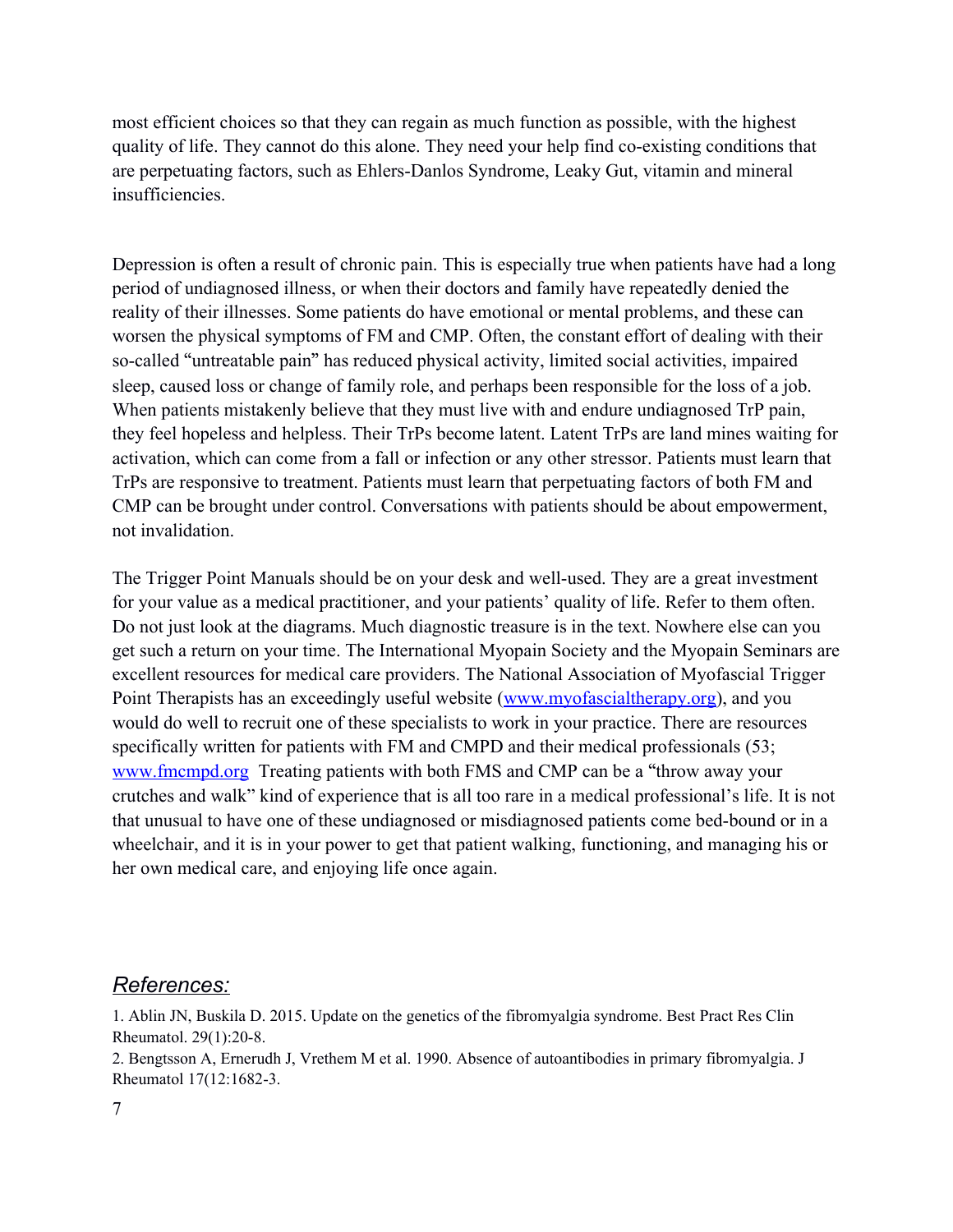3. Bennett R. 2007. Myofascial pain syndromes and their evaluation. Best Pract Res Clin Rheum 21(3):427- 445.

4. Bennett R. 2005. Fibromyalgia: present to future. Curr Rheumatol Rep. 7(5):371-376.

5. Berger A, Dukes E, Martin S et al. 2007. Characteristics and healthcare costs of patients with fibromyalgia syndrome. Int J Clin Pract. 61(9):1498-1508.

6. Bigatti SM, Hernandez AM, Cronan TA et al. 2008. Sleep disturbances in fibromyalgia syndrome: relationship to pain and depression. Arthritis Rheum. 59(7):961-967.

7. Borg-Stein J. 2002. Management of peripheral pain generators in fibromyalgia. Rheum Dis Clin North Am 28(2):305-17.

8. Chen Q, Bensamoun S, Basford JR et al. 2007. Identification and quantification of myofascial taut bands with magnetic resonance elastography. Arch Phys Med Rehabil. 88(12):1658-1661.

9. Clauw DJ, Arnold LM, McCarberg BH; FibroCollaborative. 2011. The science of fibromyalgia. Mayo Clin Proc. 86(9):907-11.

10. Dommerholt J. 2005. Persistent myalgia following whiplash. Curr Pain Headache Rep. 9(5):326-330.

11. Donelly J. M. 2002. Physical therapy approach to fibromyalgia with myofascial trigger points: a case report. J Musculoskel Pain 10(1/2)177-190.

12. Fishbain DA, Goldberg M, Rosomoff RS et al.. 1991. Completed suicide inchronic pain. Clin J Pain 7(1):29B36.

13. Ge HY. 2010. Prevalence of myofascial trigger points in fibromyalgia: the overlap of two common problems. Curr Pain Headache Rep. 14(5):339-345.

14. Geisser ME, Glass JM, Rajcevska LD et al. 2008. A psychophysical study of auditory and pressure sensitivity in patients with fibromyalgia and healthy controls. J Pain 9(5):417-422.

15. Gerwin RD. 2016. Myofascial trigger point pain syndromes. Semin Neurol. 6(5):469-473.

16. Gerwin RD. 2014. Diagnosis of myofascial pain syndrome. Phys Med Rehabil Clin N Am. 25(2):341-355.

17. Gerwin, RD. 1999. Differential diagnosis of myofascial pain syndrome and fibromyalgia. J Musculoskel Pain 7(1-2):209-215.

18. Gerwin RD, Dommerholt J, Shah JP. 2004. An expansion of Simons' integrated hypothesis of trigger point formation. Curr Pain Headache Rep 8:468-475.

19. Giamberardino MA, Affaitati G, Fabrizio A et al. 2011. Effects of treatment of myofascial trigger points on the pain of fibromyalgia. Curr Pain Headache Rep. 15(5):393-399.

20. Glass JM, Williams DA, Fernandez-Sanchez ML et al. 2011. Executive function in chronic pain patients and healthy controls: Different cortical activation during response inhibition in fibromyalgia. J Pain. 12(12):1219-29.

21. Gonzalez-Villar AJ, Pidal-Miranda M, Arias M et al. 2017. Electroencephalographic evidence of altered top-down attentional modulation in fibromyalgia patients during a working memory task. Brain Topogr. 30(4):539-547.

22. Hagberg KE, Kvarnstrom S. 1984.Muscular endurance and electromyographic fatigue in myofascial shoulder pain. Arch Med Phys Rehabil 65:522-525.

23. Keskindag B, Karaaziz M. 2017. The association between pain and sleep in fibromyalgia. Saudi Med J. 38(5):465-475.

24. Kosek E, Martinsen S, Gerdle B et al. 2016.The translocator protein gene is associated with symptom severity and cerebral pain processing in fibromyalgia. Brain Behav Immun. 58:218-227.

25. Kroenke K, Cheville A. 2017. Management of chronic pain in the aftermath of the opioid backlash. JAMA. [May 11 Epub ahead of print.]

26. Leavitt F, Katz RS. 2014. Cognitive dysfunction in fibromyalgia: Slow access to the mental lexicon. Psychol Rep. 115(3):828-39.

27. Leavitt F, Katz RS. 2011. Development of the Mental Clutter Scale. Psychol Rep. 109(2):445-452. 8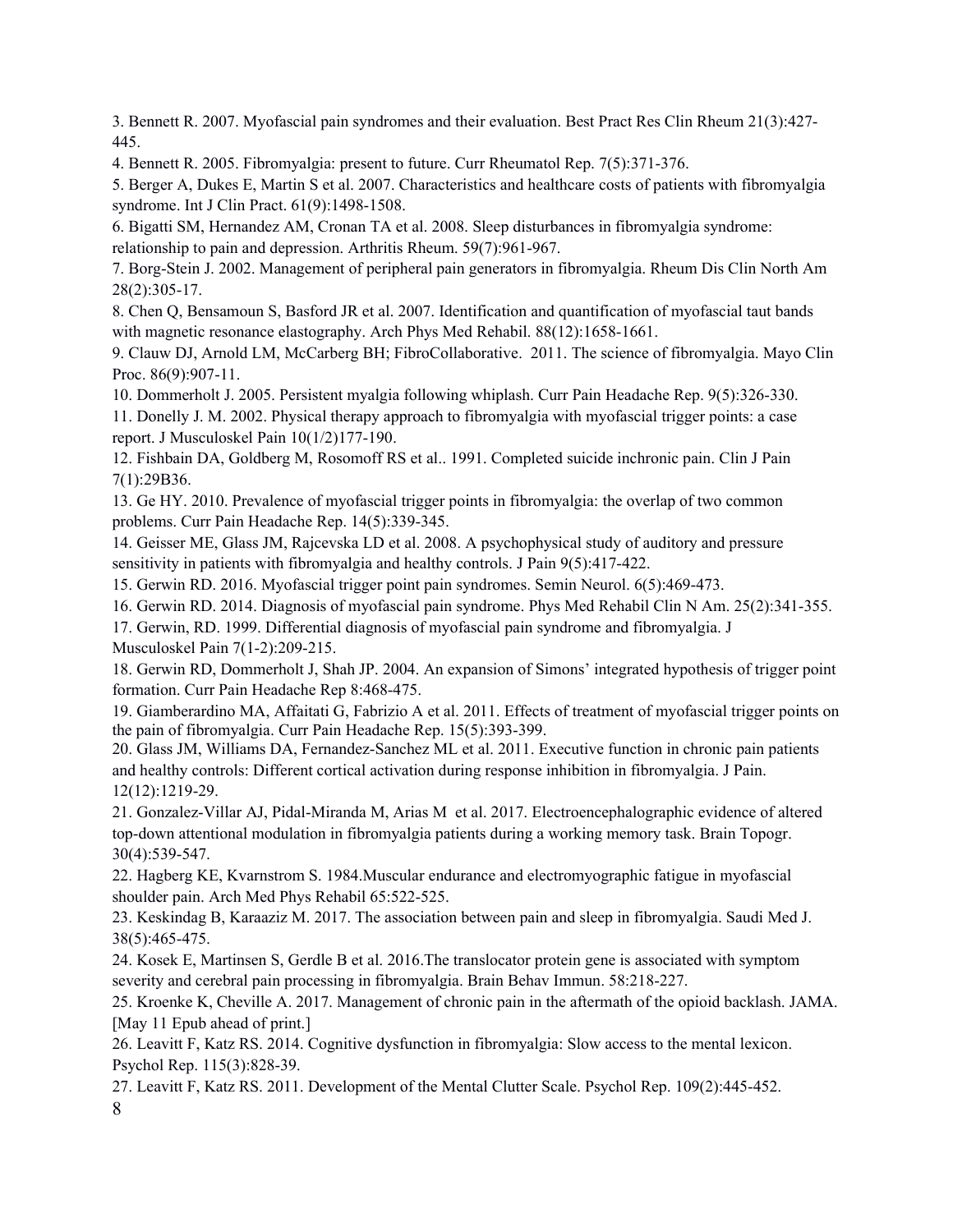28. Liebeskind, JC. 1991. Pain can kill. Pain 44(1):3B4.

29. McLean SA, Clauw DJ. 2005. Biomedical models of fibromyalgia. Disabil Rehabil. 27(12):659-665.

30. Mense S. 2010. How do muscle lesions such as latent and active trigger points influence central nociceptive neurons? J Musculoskel Pain. 18(4):348-353.

31. Meyer HP. 2002. Myofascial pain syndrome and its suggested role in the pathogenesis and treatment of fibromyalgia syndrome. Curr Pain Headache Rep 6(4):274-83.

32. Misirlioglu TO, Akgun K, Palamar D et al. 2015. Piriformis syndrome: comparison of the effectiveness of local anesthetic and cortico injections: a double-blinded, randomized controlled study. Pain Physician. 18(2):163-171.

33. Nicassio PM, Moxham EG, Schuman CE et al. 2002. The contribution of pain, reported sleep quality, and depressive symptoms to fatigue in fibromyalgia. Pain. 100(3):271-9.

34. Niddam DM, Lee SH, Su YT et al. 2017. Brain structural changes in patients with chronic myofascial pain. Eur J Pain. 21(1):148-158.

35. Nijs J, Kosek E, Van Oosterwijck J et al. 2012. Dysfunctional endogenous analgesia during exercise in patients with chronic pain: to exercise or not to exercise? Pain Physician. 15(3Suppl): ES205-213.

36. Park DJ, Kang JH, Yim YR et al. 2015. Exploring genetic susceptibility to fibromyalgia. Chonnam Med J. 51(2):58-65.

37. Petzke F, Harris RE, Williams DA et al. 2005. Differences in unpleasantness induced by experimental pressure pain between patients with fibromyalgia and healthy controls. Eur J Pain 9(3):325-335.

38. Pongratz DE, Spath M. 1998. [Myofascial pain syndrome: frequent occurrence and often misdiagnosed]. Fortschr Med 116(27):24-9. [German]

39. Russell IJ, Larson AA. 2009. Neurophysiopathogenesis of fibromyalgia syndrome: A unified hypothesis. Rheum Dis Clin N Am 35:421-435.

40. Scerbo T, Colasurdo J, Dunn S et al. 2017. Measurement properties of the Central Sensitization Inventory: A systematic review. Pain Pract.) [Aug 29 Epub ahead of print]

41. Schneider-Helmert D. 2003.[Do we need polysomnography in insomnia?] Schweiz Rundsch Med Prax. 92(48):2061-2066. [German]

42. Scott NA, Guo B, Barton PM et al. 2009. Trigger point injections for chronic non-malignant musculoskeletal pain: a systematic review. Pain Med. 10(1):54-69

43. Shah JP, Phillips TM, Danoff JV et al. 2005.An in-vivo microanalytical technique for measuring the local biochemical milieu of human skeletal muscle. J Appl Physiol. 99(5):1977-1984.

44. Sikdar S, Shah JP, Gebreab T et al. 2009. Novel Applications of ultrasound technology to visualize and characterize myofascial trigger points and surrounding soft tissue. Arch Phys Med Rehab. 90(11):1829-1838. 45. Silver DS, Wallace DJ. 2002. The management of fibromyalgia-associated syndromes. Rheum Dis Clin North Am 28(2):405-17.

46. Simms RW. 1998. Fibromyalgia is not a muscle disorder. Am J Med Sci 315(6):346-350.

47. Simons DG. 1999. Diagnostic criteria of myofascial pain caused by trigger points. J

Musculoskeletal pain 7(1-2):112.

48. Simons DG. 1995.Myofascial pain syndrome: One term but two concepts; a new understanding. .J Musculoskeletal Pain 3(1):7 14.

49. Simons DG, Mense S.[2004] Diagnosis and therapy of myofascial trigger points. Schmertz 17(6):419-424. [German]

50. Simons DG, Travell JG, Simons LS. 1999. Travell and Simons= Myofascial Pain and Dysfunction: the Trigger Point Manual: Volume I, edition 2: The Upper Body. Baltimore: Williams and Wilkins

51. Spath M, Neeck G. 2002. [The expert assessment of fibromyalgia.] Z Rheumatol 61(6):661-6. [German]